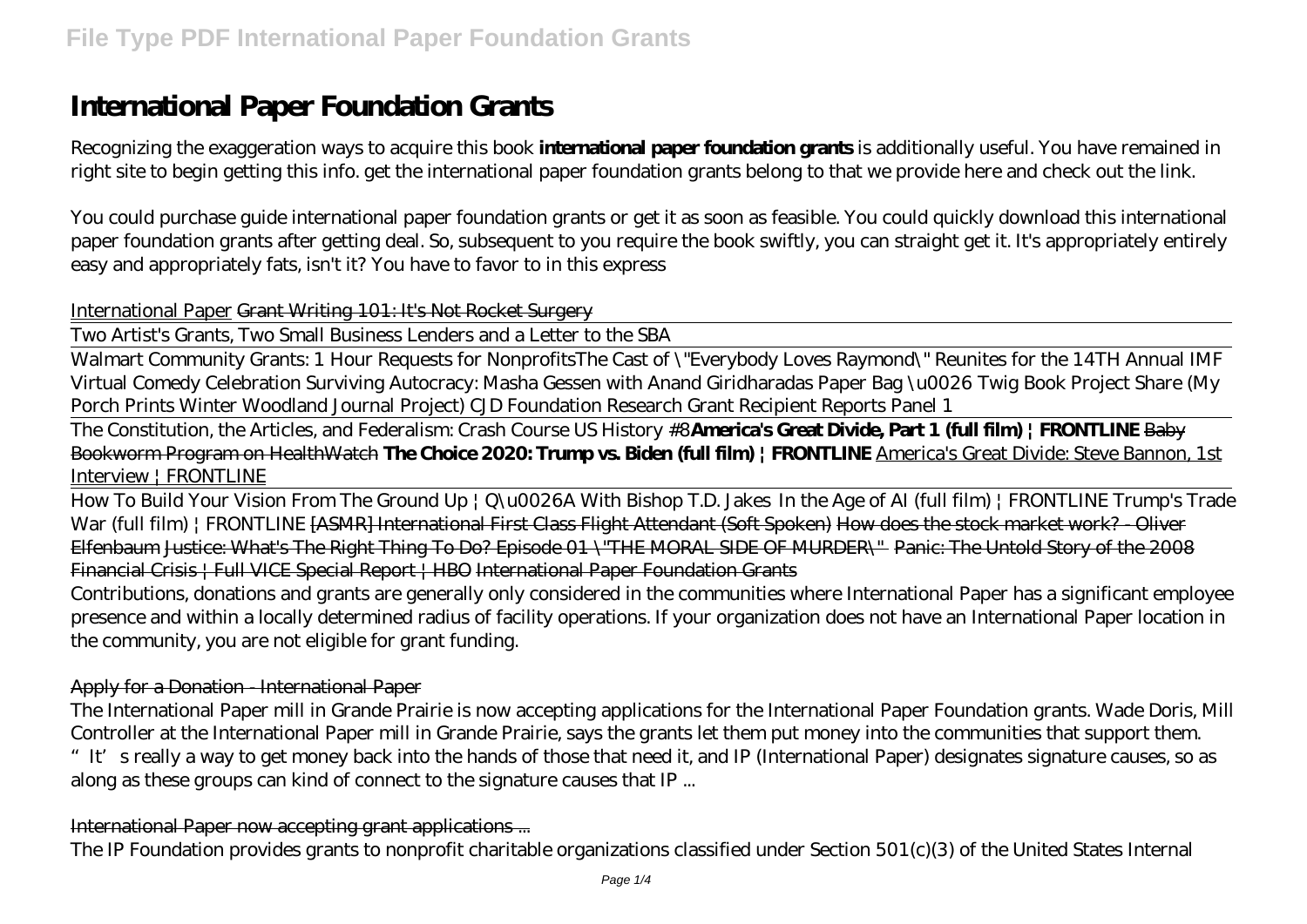# **File Type PDF International Paper Foundation Grants**

Revenue Service Code. Organizations must be classified as public charities under Internal Revenue Code section 509(a)(1), (2) or (3), or exempt operating foundations. International Paper Foundation does not support private foundations.

#### INTERNATIONAL PAPER COMPANY AND FOUNDATION GRANT AND ...

The International Paper's Riverdale Mill is now accepting applications for 2020 International Paper Foundation grants. The deadline to complete an online application at www.ipgiving.com is Oct. 12 at 5 p.m. "Only grants submitted through this process will be considered for funding," IP communications manager Arthur McLean said.

### International Paper Foundation taking Application grants ...

International Paper Grande Prairie Mill has announced that in 2019 they will be once again awarding \$80,000 worth of grant funding to community organizations through the International Paper Foundation. Applications are now open to the public and being accepted until the September 20 deadline.

# Applications open for International Paper Foundation grant ...

Read PDF International Paper Foundation Grants The International Paper's Riverdale Mill is now accepting applications for 2020 International Paper Foundation grants. The deadline to complete an online application at www.ipgiving.com is Oct. 12 at 5 p.m. "Only grants submitted through this process

### International Paper Foundation Grants

Columbus, MS (May 28, 2019) – International Paper's Columbus Pulp Mill and Columbus Modified Fiber facilities are accepting applications for International Paper Foundation grants at www.ipgiving.com through Friday, August 9, 2019 . In 2018, the facilities awarded \$80,000 in grant funding to 19 area educational and non-profit organizations.

# International Paper Foundation Accepting 2019 Grant ...

December 20, 2019. 0. Selma High School. The International Paper Foundation and Riverdale Mill, Selma announced \$88,999.83 in grants to 25 local schools and non-profit agencies during a luncheon ceremony at Selma High School, Friday, Dec. 20, according to Arthur McLean, communications manager. The largest grants announced were \$15,095 to the Fathers of St. Edmund for its weekend breakfast bag program and \$10,000 to Selma High to purchase books and healthy snacks.

# International Paper Foundation announces \$89,000 in grants ...

International Paper supports U.S. non-profit organizations where our employees live and work. Signature Causes The majority of the Company donations and contributions and the IP Foundation's grants support projects or programs focused on our Signature Causes – education, hunger, health and wellness, and disaster relief.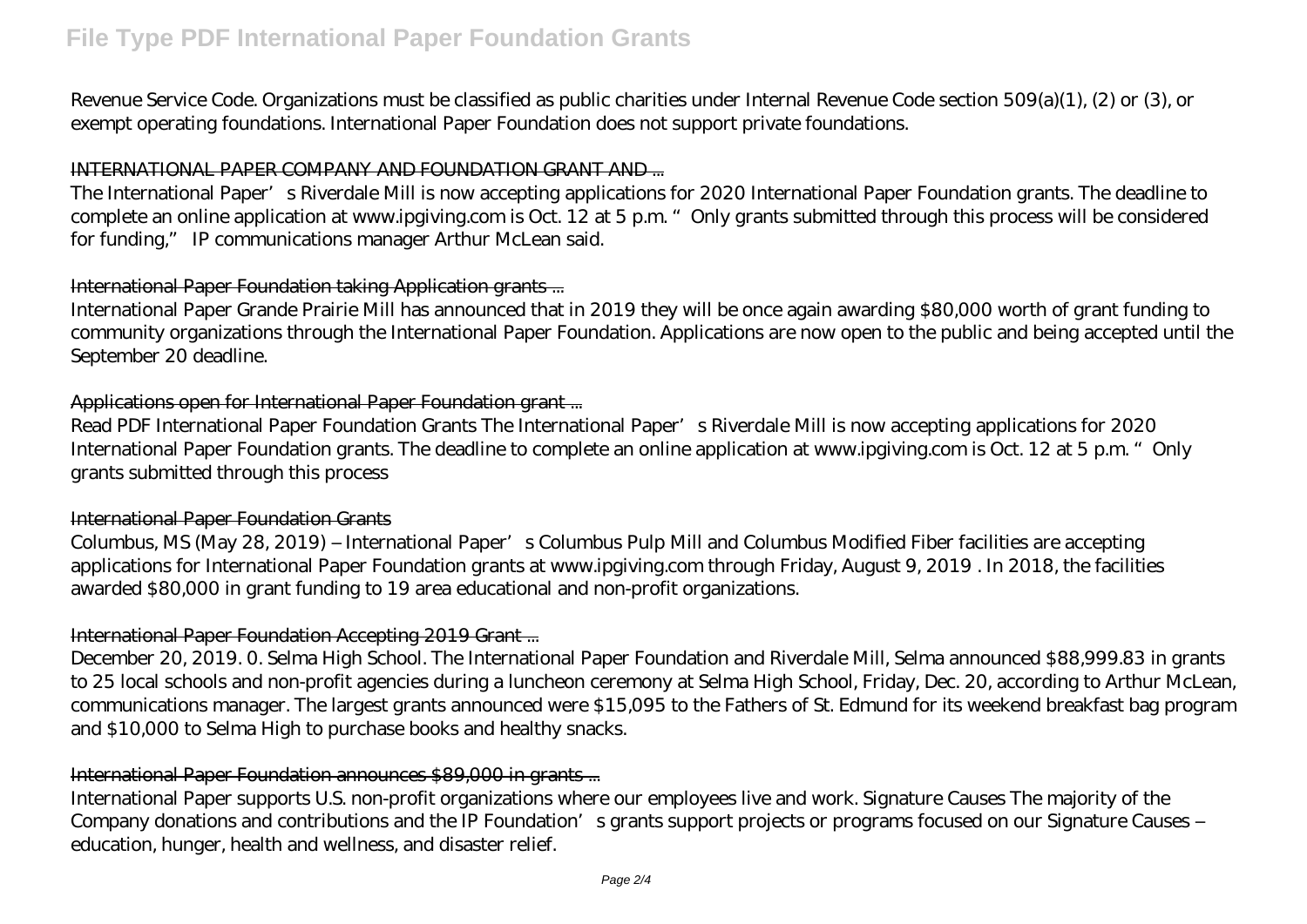# **File Type PDF International Paper Foundation Grants**

### IP Company and Foundation - International Paper

Most of the Company's donations and IP Foundation grants will support projects or programs focused on our Signature Causes – education, hunger, health and wellness, and disaster relief. Education The future of our communities depends on the children, and therefore, we support strategic partners that focus on helping children succeed via a comprehensive approach to education.

### International Paper Company Foundation - Signature Causes

Nov 20, 2019 International Paper's Grande Prairie pulp mill awarded \$95,000 in International Paper Foundation grants Wednesday. The grants were given to nine local organizations that meet the values of the company, including education, health & wellness, disaster relief and initiatives aimed at improving the planet.

# International Paper gives \$95,000 in grants to local ...

The Salvation Army has been awarded a \$12,500 grant from International Paper's Rome mill and the International Paper Foundation. Funds will support needy people by providing them with food and ...

# International Paper awards grant to Salvation Army ...

International Paper Foundation awards \$10,000 grant to Craven County Schools Partners in Education Pictured in the photos are the winners at the check presentation from the 2019-20 school year, Michelle Lee representing Roger Bell New Tech Academy and Robert Hall representing New Bern High.

# International Paper Foundation awards \$10,000 grant to ...

C hild Care Action Council has been awarded a \$5,000 grant from International Paper's Olympia Complex and the International Paper Foundation. Funds will support the Raising A Reader early literacy...

# Child Care Action Council of Thurston County Receives ...

International Paper's Savannah and Port Wentworth mills recently awarded \$151,842.00 in International Paper Foundation grants to 24 local organizations, including The Salvation Army, Girl Scouts of...

# International Paper awards grants, opens 2020 cycle ...

Most of the Company's donations and IP Foundation grants will support projects or programs focused on our Signature Causes – education, hunger, health and wellness, and disaster relief.

# IP Foundation Grants: Corporate Grants Cycle | Instrumentl

LUMBERTON — The United Way of Robeson County has been awarded a \$5,000 grant to support Dolly Parton's Imagination Library. The money came from International Paper's Lumberton Box Plant and the...